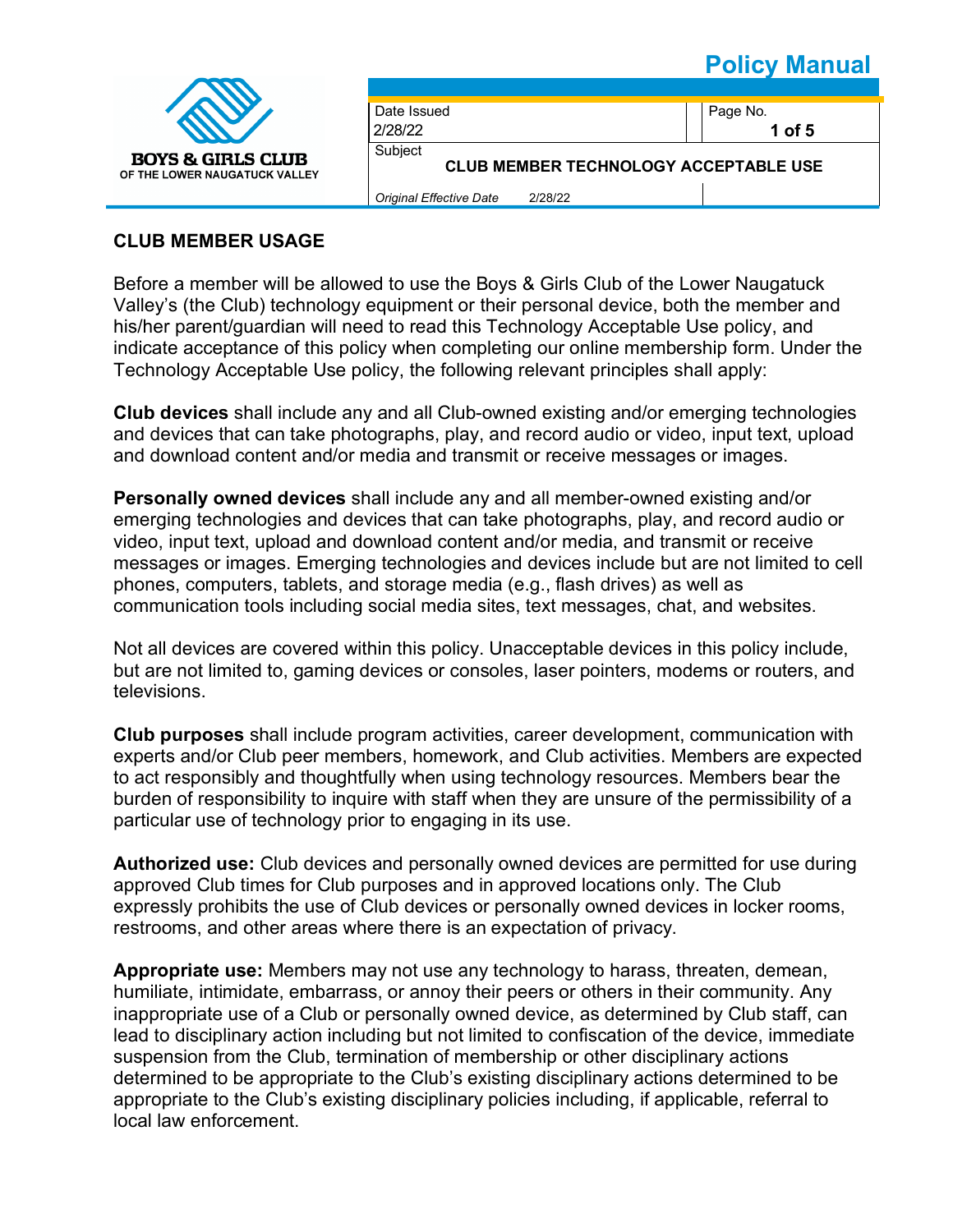

| Date Issued                                  |  | Page No.   |
|----------------------------------------------|--|------------|
|                                              |  |            |
| 2/28/22                                      |  | $2$ of $5$ |
| Subject                                      |  |            |
| <b>CLUB MEMBER TECHNOLOGY ACCEPTABLE USE</b> |  |            |
|                                              |  |            |

*Original Effective Date* 2/28/22

#### **Inappropriate communication**

Members must be aware of the appropriateness of communications when using Club or personally owned devices. Inappropriate communication is prohibited in any public or private messages, as well as material posted online. Inappropriate communication includes but is not limited to the following:

- Obscene, profane, lewd, vulgar, rude, inflammatory, threatening, or disrespectful language or images typed, posted, or spoken by members
- Information that could cause damage to an individual or the Club community or create the danger of disruption of the Club environment
- Personal attacks, including prejudicial or discriminatory attacks
- Harassment (persistently acting in a manner that distresses or annoys another person) or stalking of others
- Knowingly or recklessly posting false or defamatory information about a person or organization
- Communication that promotes the destruction of property, including the acquisition or creation of weapons or other destructive devices

If a member is told to stop sending communications, that member must cease the activity immediately.

### **(New section:)**

**Cyberbullying:** Members may not utilize any technology to harass, threaten, demean, humiliate, intimidate, embarrass, or annoy their peers or others in their community. This behavior is cyberbullying, which is defined as bullying that takes place using emerging technologies and devices. Any cyberbullying that is determined to disrupt the safety and/or well-being of the Club, Club members, Club staff, or community is subject to disciplinary action.

Examples of cyberbullying include, but are not limited to:

- Harassing, threatening, or hurtful text messages, emails, or comments on social media
- Rumors sent by email or posted on social networking sites
- Embarrassing pictures, videos, websites, or fake profiles

Members may not attempt to gain unauthorized access to the Club's network, or to any other computer system through the Club's network. This includes attempting to log in through another person's account or accessing another person's files. Members may not use the Club's network to engage in any illegal act, including, but not limited to, arranging for the purchase or sale of alcohol, tobacco, or other drugs; engaging in criminal activity; or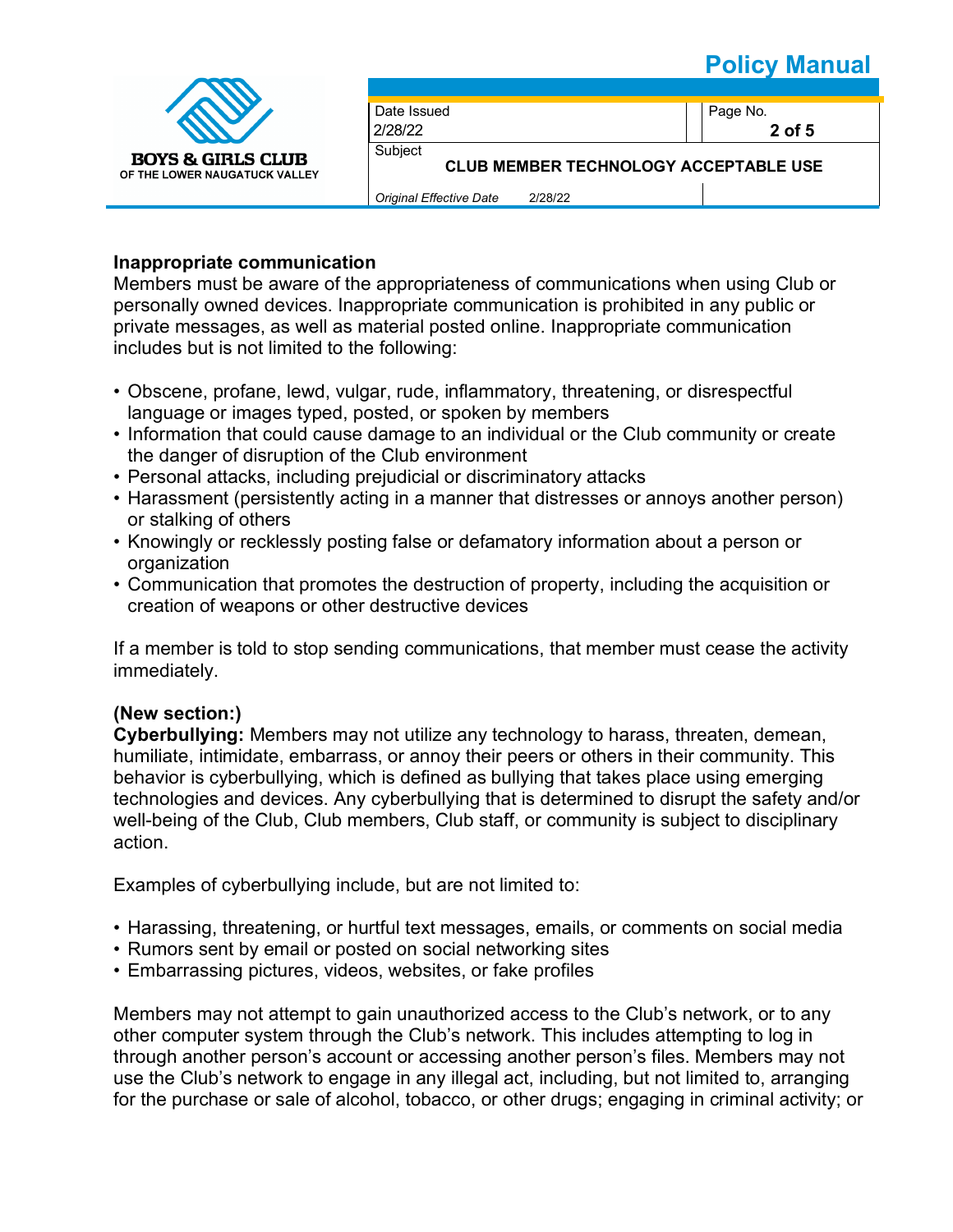

threatening the safety of another person. Members may not make deliberate attempts to disrupt the computer system or destroy data by spreading computer viruses.

**Monitoring and inspection:** The Boys & Girls Club of the Lower Naugatuck Valley reserves the right to monitor, inspect, copy, and review files stored on Club-owned devices or networks. In addition, the Boys & Girls Club of the Lower Naugatuck Valley reserves the right inspect and/or review personally owned devices that are brought to the Club.

Parents/guardians will be notified before such an action takes place and may be presents at their choice, during the inspection. Parents/guardians may refuse to allow such inspections, but the member maybe barred from bringing personally owned devices to the Club in the future.

**Internet access:** Personally owned devices used at the Club must access the internet via the Club's content-filtered wireless network and are not permitted to directly connect to the internet through a phone network or other content service provider. The Boys & Girls Club of the Lower Naugatuck Valley reserves the right to monitor communication and internet traffic, and to manage, open, or close access to specific online websites, portals, networks, or other services. Members must follow Club procedures to access the Club's internet service.

**Loss and damage:** Members are responsible for keeping the personal device with them at all times. Staff are not responsible for the security and/or condition of the member's personal device. Furthermore, the Club shall not be liable for the loss, damage, misuse, or theft of any personally owned device brought to the Club.

**Parental notification and responsibility:** While the Boys & Girls Club of the Lower Naugatuck Valley's Technology Acceptable Use Policy restricts the access of inappropriate material, supervision of internet usage might not always be possible. Due to the wide range of material available on the internet, some material might not fit the particular values of members and/or their families. Because of this it is not considered practical for the Boys & Girls Club of the Lower Naugatuck Valley to monitor and enforce a wide range of social values in student use of the internet. If parents/guardians do not want members to access information beyond the scope of the Technology acceptable Use Policy, they should instruct members not to access such materials.

#### (Three new sections:)

**Digital citizenship:** Club members shall conduct themselves online in a manner that is aligned with the Boys & Girls Club of the Lower Naugatuck Valley's Code of Conduct. The same rules and guidelines members are expected to follow offline (i.e. in the real world) shall also be followed when online. Should a member behave online in a manner that violates the Boys & Girls Club of the Lower Naugatuck Valley's Code of Conduct, that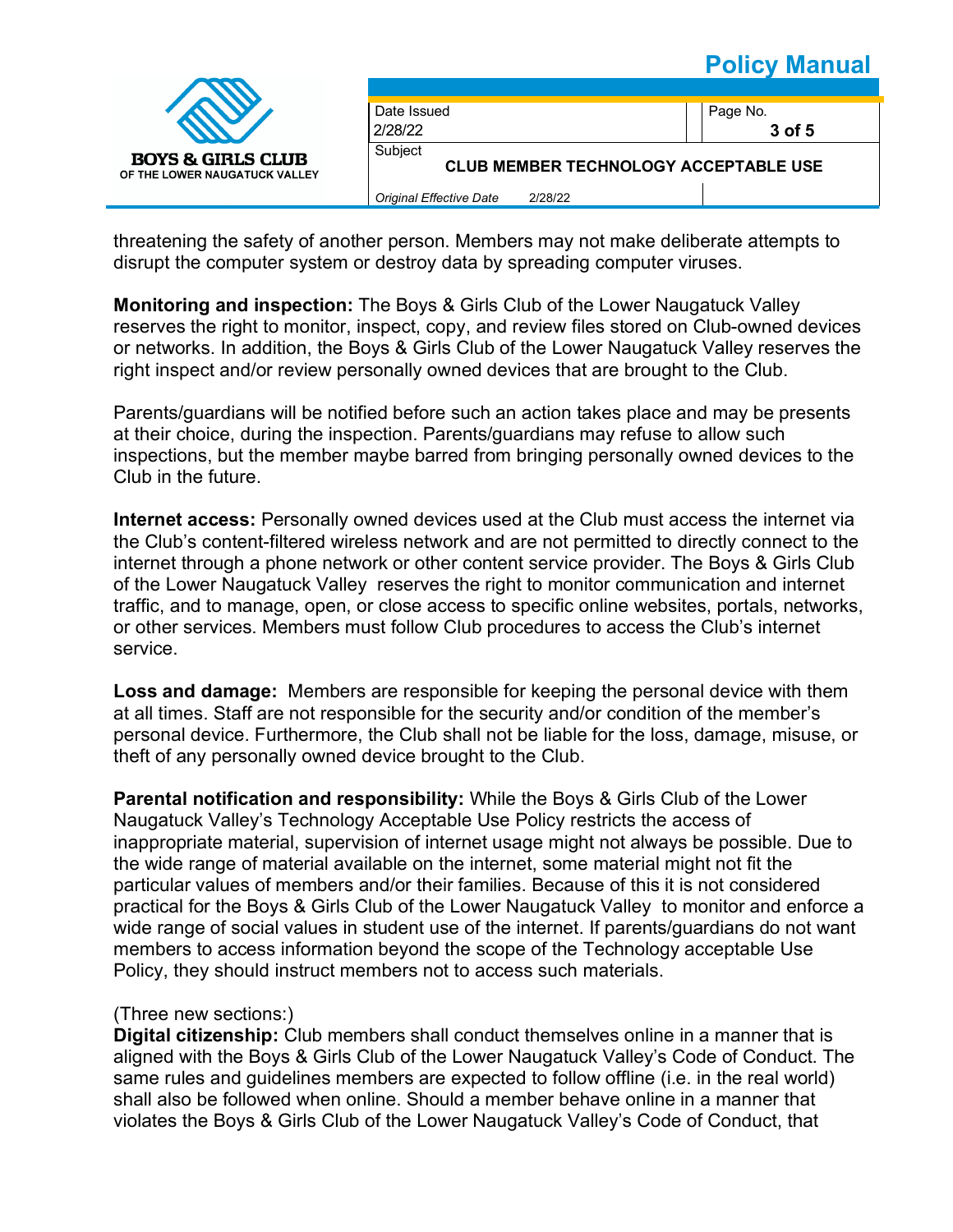

member shall face the same discipline policy and actions they would if their behavior had happened within the physical Club environment.

**Club-owned-and-operated technology:** Members are expected to follow the same rules and guidelines when using Club-owned technology. Club technology and systems are the property of the Club are intended to be used for Club purposes, and are to be used during approved times with appropriate supervision. Club members shall never access or use Club technology or systems without prior approval.

**Digital citizenship and technology safety training:** All members who wish to use a Boys & Girls Clubs device or equipment will be required to successfully complete a Boys & Girls Clubs of America-provided digital citizenship and technology safety training. This training is required for all members annually.

### (On our 2020 Policy, not BGCA policy)

#### **Parent & Member Permission Form**

Any parent or guardian who wishes that their child use a personally owned electronic device or a Club device within the Boys & Girls Club of the Lower Naugatuck Valley must read and agree to this policy and indicate their acceptance when completing our online membership form.

- 1. In order to utilize the Club's technology services, Club devices, or personally owned devices (including the wireless network), members and parents/guardians must review and agree to this Club Member Technology Acceptable Use Policy. This is considered a legally binding agreement.
- 2. The member will take full responsibility for their own device/s and keep it with them at all times. Members may not lend their devices to any other Club member or staff. The Club is not responsible for the security of the device or loss/damage/theft of a personally owned device.
- 3. The member is responsible for the proper care of their personal device, including any costs of repair, replacement, or any modifications needed to use the device at the Club.
- 4. Members should only use their device to access services, networks, and files relevant to Club-sanctioned programs. Members should only use the features of their device, including (but not limited to) taking or transmitting pictures, videos, location information, or other features in accordance with Program offerings.
- 5. Members may not use the devices to record, transmit, or post pictures, videos, or other information of or about a person or persons at the Club. Nor can any images, video, or other information recorded at the Club be transmitted or posted at any time without the express permission of Club staff.
- 6. Members must use the Club's secured wireless network. Use of cellular (e.g., 3G, 4G, 5G) cellular wireless connections is not allowed.